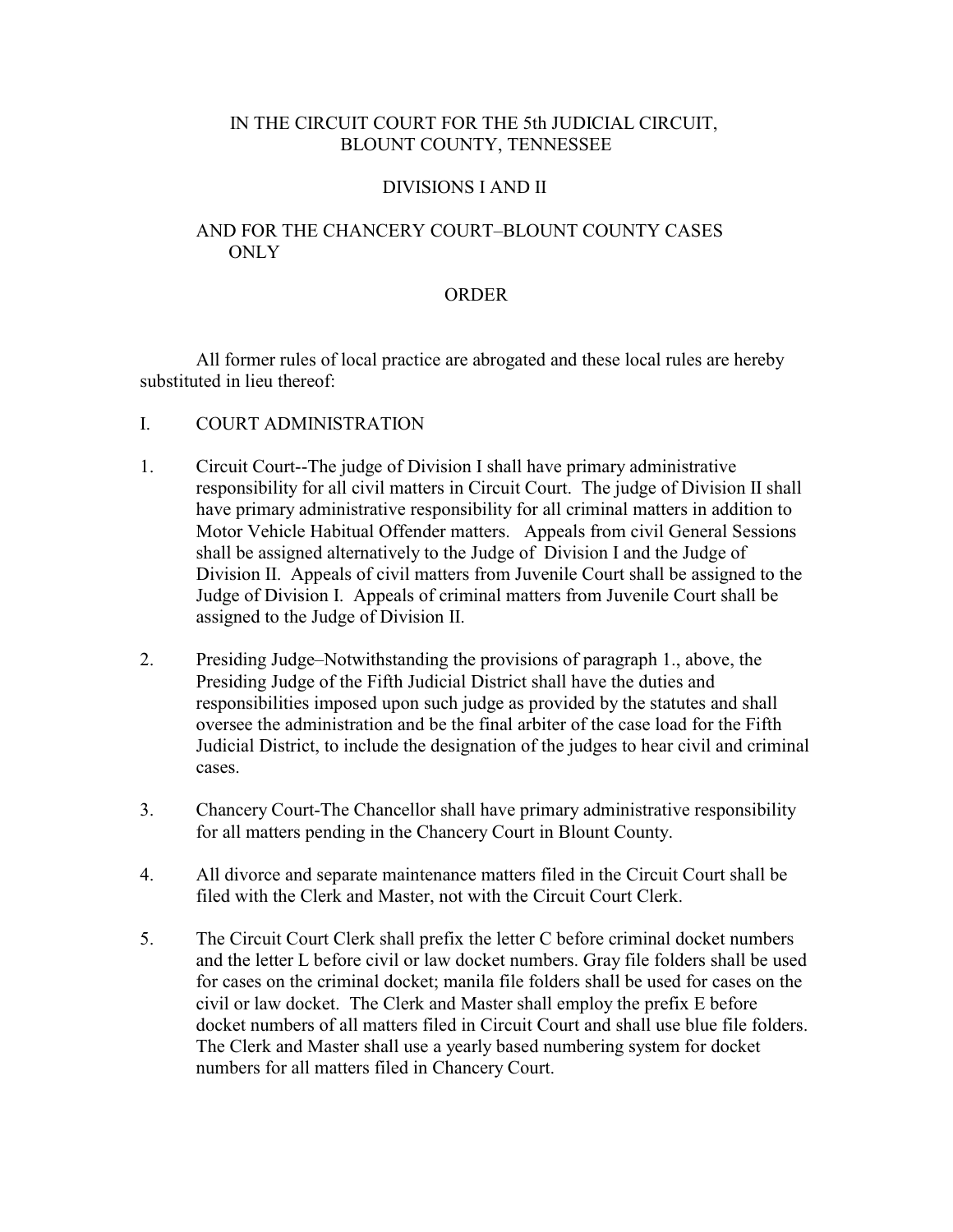- 6. Attorneys shall place the docket letter if applicable and number on all papers to be filed in a case before lodging them with the Clerk or submitting them to the judges for signature, excepting papers which commence an action.
- 7. Circuit Court opens at 9:00 A.M. Mondays through Fridays, holidays excepted.
- 8. Unless otherwise provided by the Court, Chancery Court opens at 9:30 A.M. on days where the Chancellor is scheduled to be in Blount County.
- II. GENERAL RULES OF COURT
- 1. Setting cases for trial
	- (a) Circuit Court-Civil. All jury or non-jury cases shall be set for trial by either 1) agreement of the parties and/or counsel or 2) upon order of the court after a properly filed motion to set trial. Coordination of trial dates shall be made through the Judge's secretary.
	- (b) Circuit Court-Criminal. All jury or non-jury cases shall be set for trial by either 1) agreement of the state and counsel for defendants or 2) upon order of the court after a properly filed motion to set trial. Coordination of trial dates shall be made through the Judge's secretary.
- I.
- (c) Chancery Court-The civil docket will be sounded approximately every six (6) months by the Chancellor upon notice being given all counsel of record by the Clerks. Attorneys having cases in court shall be present, or have another present to answer when their cases are called. In the event no attorney answers on either side of the cause, the case may be set for trial, and the Clerk shall notify the attorneys of record or a party, if unrepresented, of the trial date.
- 2. The Court will remain in continuous session during the year. Each day will be a rule day for equity cases (T.C.A. §21-1-705).
- 3. In Circuit Court, Each Monday and Friday in Division I and each Tuesday in Division II shall be a motion day and a day for hearing non-jury matters.
- 4. Motions and non-jury matters may be set at any other time with the court's consent. Coordination of all trial dates shall be made through the Judge's secretary.
- 5. In Circuit Court, Law Division, motions filed without a notice of hearing date shall be assigned a hearing date by the Clerk. If the date is not agreeable, it may be reset by agreement of all parties and counsel by contacting the Judge's secretary and arranging for an alternate hearing date. Motions may be heard on any motion day by agreement of counsel. If no agreement can be reached,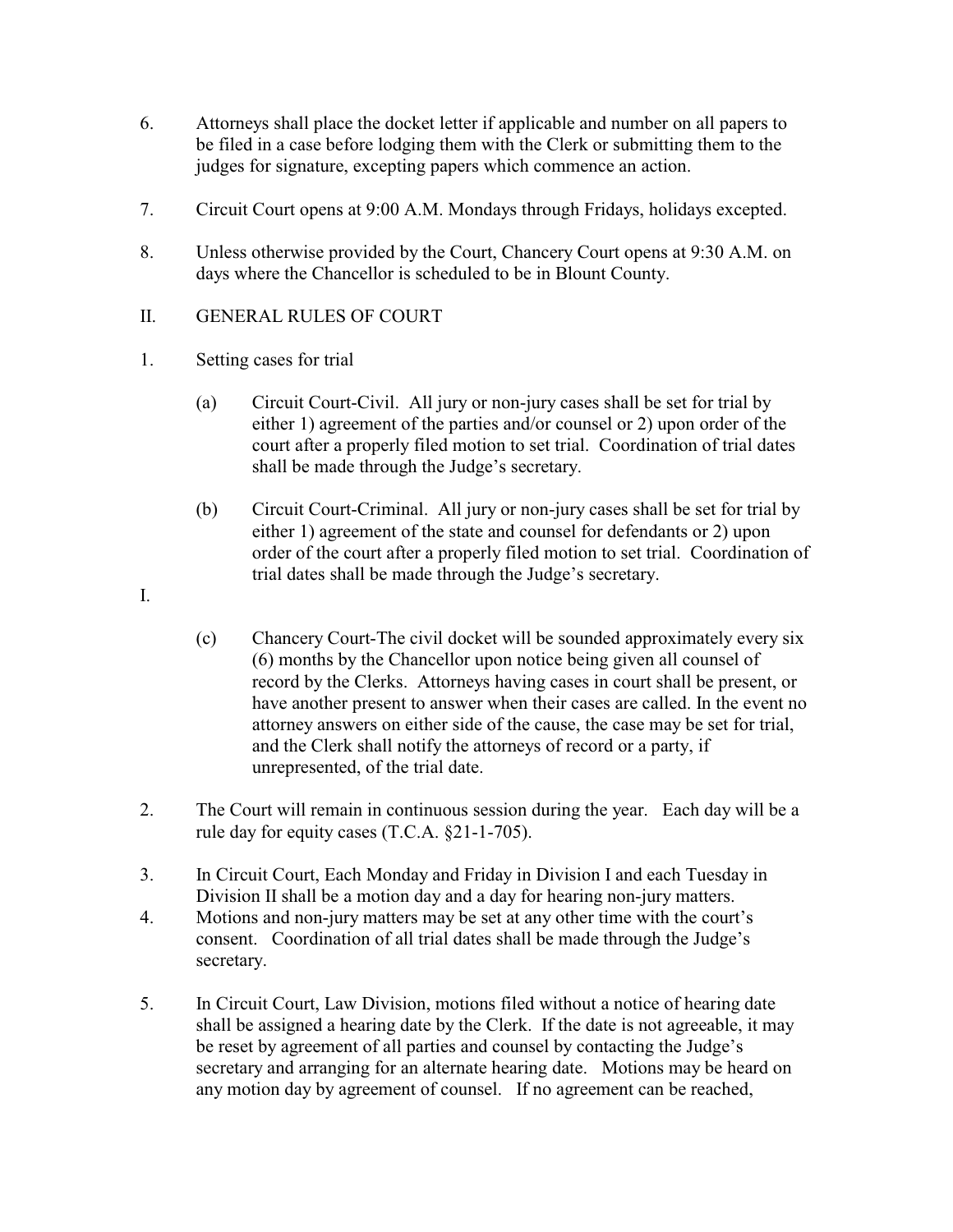counsel desiring to have a motion heard may set the matter by giving opposing counsel five (5) days' written notice, Saturdays, Sundays and holidays excluded. All hearing dates for motions except for hearing dates set by the Clerk shall be first confirmed with the judge's secretary and then confirmed in writing to the Judge's secretary with a copy to opposing counsel or the opposing party if pro se.

- 5. In Chancery Court and in Circuit Court for civil matters, pre-trial conferences may be held on the Court's own motion or on the motion of any party. The purpose of the conference will be to seek stipulations of fact, to determine what is or is not admissible in evidence, and to advise the Court of the issues so that the case may be tried as cxpeditiously as possible. In the event counsel fail to appear without good cause at a pre-trial conference, a pre-trial order will be entered ex parte.
- 6. Discovery.
	- (a) To curtail undue delay, the Court will refuse to rule on any motions for discovery unless moving counsel shall first file with the Court at the time of the filing of the motion a statement certifying that he has conferred with opposing counsel in a good faith effort to resolve by agreement the issues raised and that counsel have not been able to do so. If counsel for the party making the motion advises the Court in writing that an opposing counsel has refused or delayed a discussion of the problems covered in this subsection, the Court may take such action as appropriate to avoid delay.
	- (b) Agreement to furnish exhibits made during the taking of depositions may be enforced by motion to compel made pursuant to Tenn.R.Civ.P. 37.
- 7. Continuances in Chancery Court and in Circuit Court for civil matters.
	- (a) All motions for continuances shall be made in writing. In the event there is insufficient time and opportunity to prepare and file a written motion for continuance, then the parties involved shall appear in court or chambers for the hearing of the motion.
	- (b) As to jury cases and contested non-jury cases that have been on the trial docket more than three (3) months, no continuance will be granted due to lack of preparation except for unusual and compelling circumstances beyond the control of the parties. A motion based upon unusual and compelling circumstances shall be made as soon as possible after the circumstances come to the attention of counsel.
	- (c) If an attorney has received notice from another court of record that a case he is involved in is set for trial in that court on a particular date which conflicts with a setting previously set by this court, he will be expected to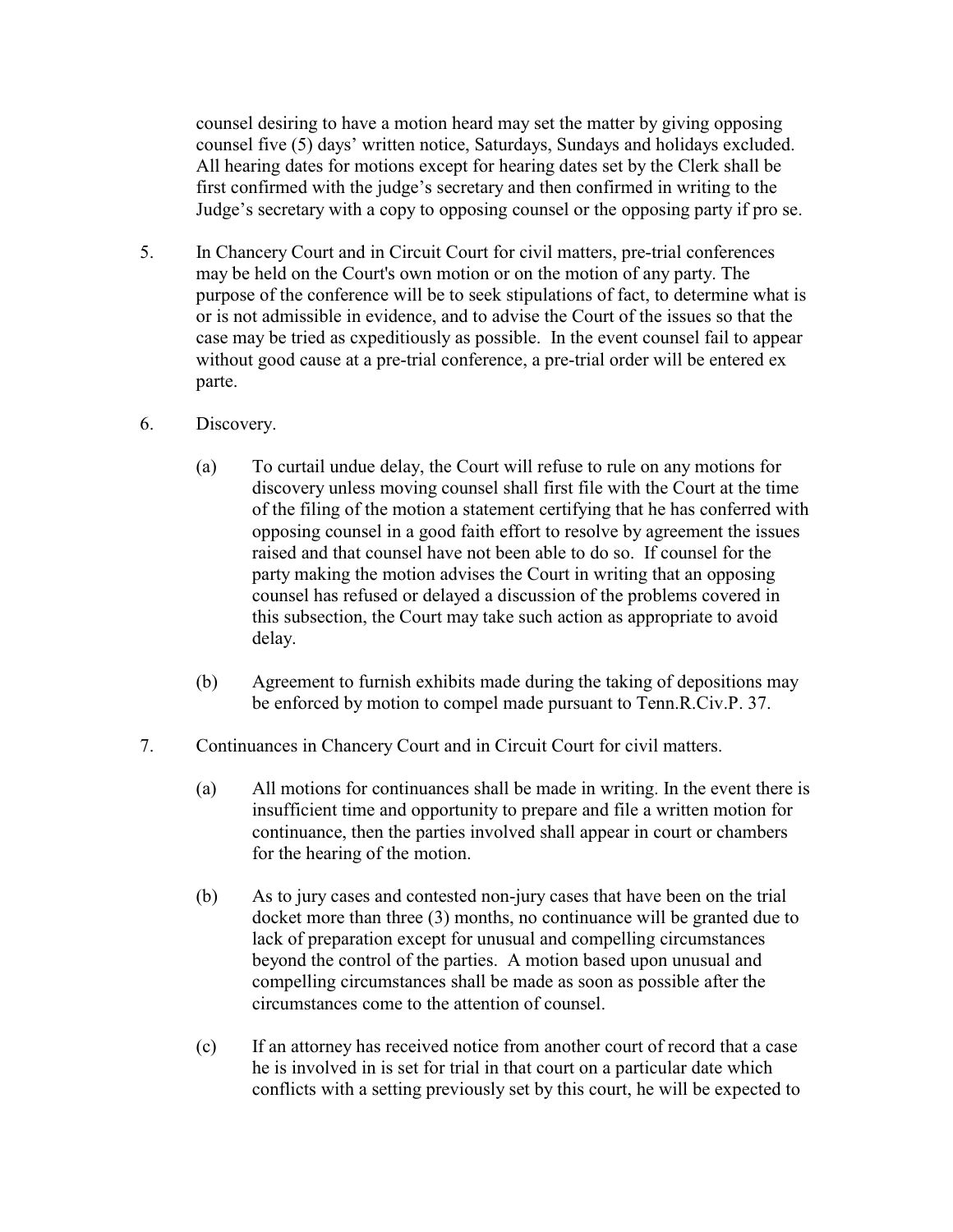try the case previously set in this court. Likewise, if any attorney has received notice of the setting of a case in another court of record, prior to his receiving notice from this court of a case being set on the same date, this court will, upon immediate written application with a copy to opposing counsel, pass the case set in this court.

- (d) When a case is continued, the order granting the continuance, shall also reset the case to a date certain. The order will be submitted to the Court no later than five (5) days following the granting of the continuance.
- 8. Trial preparation.
	- (a) The court file must be in the hands of the Clerk twenty-four (24) hours prior to trial of the case for the Court to make trial preparations.
	- (b) Subpoenas for local witnesses must be issued and dated by the Clerk no later than five (5) days before the date of trial. If the witness resides out of county, the subpoena must be issued by the Clerk and mailed or otherwise transmitted to the out of county Sheriff or other authorized person no later than seven (7) days before the date of trial.
- 9. In all civil cases except divorces, to secure the just, speedy and inexpensive determination of every action, a written list of the names and addresses of all witnesses shall be filed with the Clerk and certified by Counsel to all parties at least ten (10) days before trial. A written list of the names and addresses of all witnesses newly discovered within ten (10) days of trial shall be filed with the Clerk and certified by Counsel to all parties no later than the day following the date when the names are learned.

A failure to comply with the above may be grounds for a continuance but shall not be grounds for the exclusion of evidence or of a witness.

- 10. Counsel are encouraged to present to the Court requested jury instructions one (1) day in advance of the trial.
- 11. Preparation, Submission and Entry of Orders and Judgments in civil matters.
	- (a) The court will designate a counselor to prepare the order or judgment.
	- (b) The commencement of every Order or Judgment shall include:

(i) the name of the Judge making the Order or Judgment, (ii) the Court in which the proceedings were held, and

(iii) the date upon which the proceedings were held.

In each Final Order or Judgment, the Court costs shall be taxed to one (1) or more of the parties and the following information shall be included as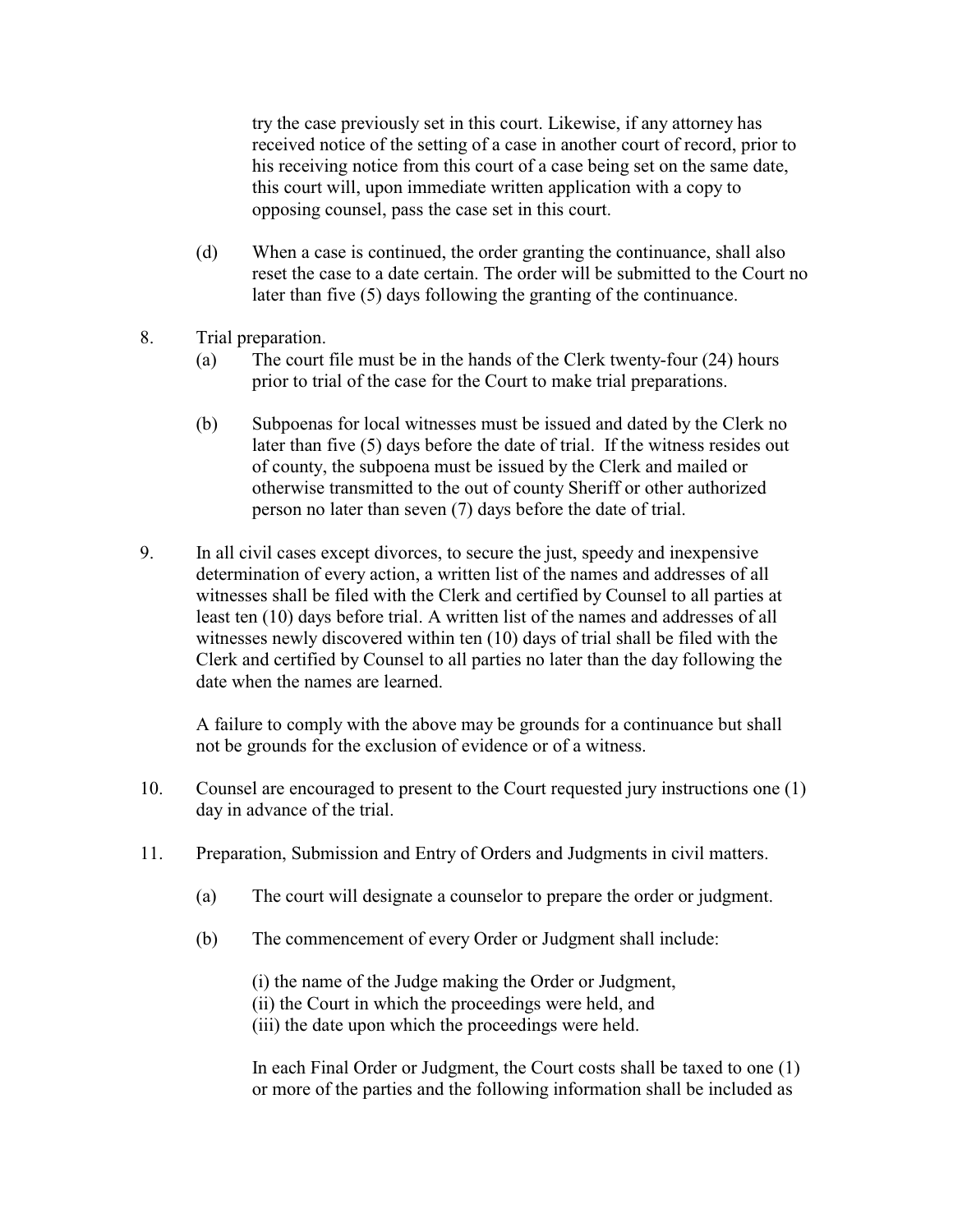to the person(s) against whom costs are taxed:

(i) Name of person(s) to whom costs are taxed. (ii) The residence street address of the person(s) against whom costs are taxed and the mailing address of such person(s), if different from the residence street address.

Failure to include information required by this Rule may cause any proposed Order or Judgment to be ineligible for entry, in the discretion of the Judge considering same.

- (c) Orders, decrees, and judgments shall be submitted to the Court for signing within ten (10) days of the date judgment is announced. If counsel and or parties if pro se cannot agree to the terms of a proposed order, decree or judgement, each party shall submit a proposed order to the Judge within the same ten (10) day period noting the lack of agreement with a copy to all appropriate counsel and/or parties if pro se. The Judge shall enter one of the orders, a combination thereof, the Court's own order or may require further hearing.
- (d) Whenever it is requested for the Court to award attorney's fees, the attorney requesting the fee shall file an affidavit containing a statement of time spent on the case, a suggestion of the proper fee and any other information requested by the Court.
- 12. Accountings by Fiduciaries.
	- (a) Notwithstanding any provision hereof to the contrary, accountings by fiduciaries shall, in all respects, comply with the specific mandates of any statute(s) governing sane, and as the same may be amended hereafter from time to time.
	- (b) Unless otherwise directed by applicable statute(s) or otherwise provided by court order, a fiduciary shall submit required filings in substantial compliance with the following forms, to-wit:

# (CLERK - HERE COPY THE FOLLOWING PRO FORMA DOCUMENTS:)

- (1) PRO FORMA ANNUAL STATEMENT OF FIDUCIARY AND PETITION FOR APPROVAL.
- (2) PRO FORMA RECEIPTS SCHEDULE.
- (3) PRO FORMA DISBURSEMENTS SCHEDULE.
- (4) PRO FORMA SUMMARY OF EXPENDITURES SCHEDULE.
- (5) PRO FORMA CERTIFICATION ACCOUNTING DOCUMENTATION.
- (6) PRO FORMA ORDER.